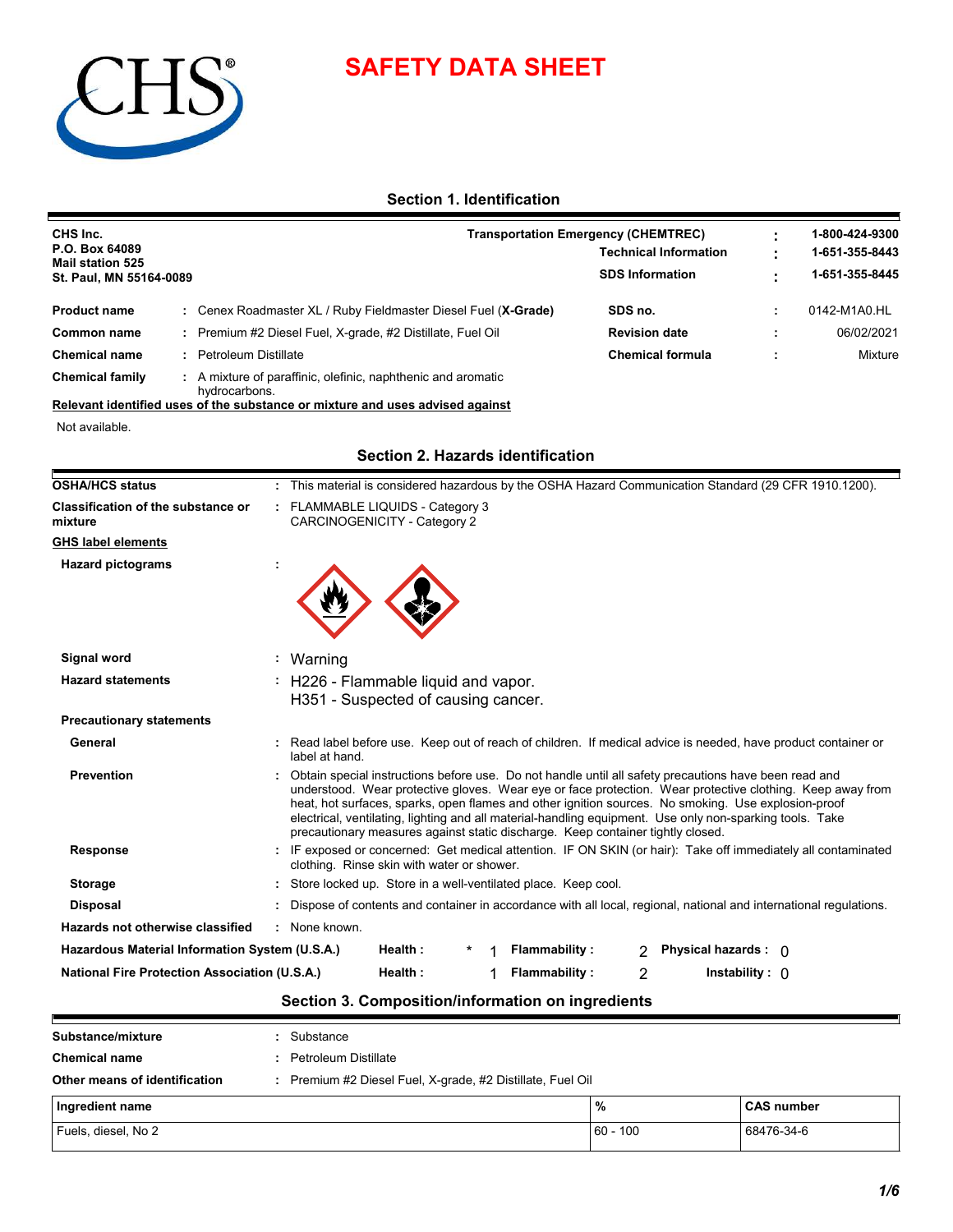Any concentration shown as a range is to protect confidentiality or is due to batch variation.

**There are no additional ingredients present which, within the current knowledge of the supplier and in the concentrations applicable, are classified as hazardous to health or the environment and hence require reporting in this section.**

**Occupational exposure limits, if available, are listed in Section 8.**

#### **Section 4. First aid measures**

| Description of necessary first aid measures        |                                                                                                                                                                                                                                                                                                          |
|----------------------------------------------------|----------------------------------------------------------------------------------------------------------------------------------------------------------------------------------------------------------------------------------------------------------------------------------------------------------|
| Eye contact                                        | If material comes in contact with the eyes, immediately wash the eyes with large amounts of water for 15<br>minutes, occasionally lifting the lower and upper lids. Get medical attention.                                                                                                               |
| <b>Inhalation</b>                                  | If person breathes in large amounts of material, move the exposed person to fresh air at once. If breathing has<br>stopped, perform artificial respiration. Keep the person warm and at rest. Get medical attention as soon as<br>possible.                                                              |
| <b>Skin contact</b>                                | If the material comes in contact with the skin, wash the contaminated skin with soap and water promptly. If the<br>material penetrates through clothing, remove the clothing and wash the skin with soap and water promptly. If<br>irritation persists after washing, get medical attention immediately. |
| Ingestion                                          | If material has been swallowed, do not induce vomiting. Get medical attention immediately.                                                                                                                                                                                                               |
| Most important symptoms/effects, acute and delayed |                                                                                                                                                                                                                                                                                                          |
| Potential acute health effects                     |                                                                                                                                                                                                                                                                                                          |
| Eye contact                                        | : No known significant effects or critical hazards.                                                                                                                                                                                                                                                      |
| Inhalation                                         | No known significant effects or critical hazards.                                                                                                                                                                                                                                                        |
| <b>Skin contact</b>                                | No known significant effects or critical hazards.                                                                                                                                                                                                                                                        |
| Ingestion                                          | No known significant effects or critical hazards.                                                                                                                                                                                                                                                        |
| Over-exposure signs/symptoms                       |                                                                                                                                                                                                                                                                                                          |
| Eye contact                                        | : Adverse symptoms may include the following: pain or irritation, watering, redness.                                                                                                                                                                                                                     |
| Inhalation                                         | Adverse symptoms may include the following: respiratory tract irritation, coughing.                                                                                                                                                                                                                      |
| <b>Skin contact</b>                                | Adverse symptoms may include the following: irritation, redness.                                                                                                                                                                                                                                         |
| Ingestion                                          | : No known significant effects or critical hazards.                                                                                                                                                                                                                                                      |
|                                                    | Indication of immediate medical attention and special treatment needed, if necessary                                                                                                                                                                                                                     |
| Notes to physician                                 | : Treat symptomatically. Contact poison treatment specialist immediately if large quantities have been ingested<br>or inhaled.                                                                                                                                                                           |
| <b>Specific treatments</b>                         | No specific treatment.                                                                                                                                                                                                                                                                                   |
| <b>Protection of first-aiders</b>                  | No action shall be taken involving any personal risk or without suitable training. It may be dangerous to the<br>person providing aid to give mouth-to-mouth resuscitation.                                                                                                                              |

**See toxicological information (Section 11)**

|  | <b>Section 5. Fire-fighting measures</b> |  |
|--|------------------------------------------|--|
|--|------------------------------------------|--|

#### Water may be ineffective on flames, but should be used to keep fire-exposed containers cool. Water or foam sprayed into container of hot burning product could cause frothing and endanger fire fighters. Large fires, such as tank fires, should be fought with caution. If possible, pump the contents from the tank and keep adjoining structures cool with water. Avoid spreading burning liquid with water used for cooling purposes. Do not flush down public sewers. Avoid inhalation of vapors. Firefighters should wear self-contained breathing apparatus. **Hazardous thermal decomposition products Specific hazards arising from the chemical** No specific data. **:** Vapors are heavier than air and may travel along the ground to a source of ignition (pilot light, **:** heater, electric motor) some distance away. Containers, drums (even empty) can explode when heat (welding, cutting, etc.) is applied. Fire-fighters should wear appropriate protective equipment and self-contained breathing apparatus **:** (SCBA) with a full face-piece operated in positive pressure mode. **Special protective equipment for fire-fighters** Use water spray to cool fire exposed surfaces and to protect personnel. Foam, dry chemical or water spray (fog) to extinguish fire. **Extinguishing media** Do not use water jet or water-based fire extinguishers. **Suitable extinguishing media : Unsuitable extinguishing media : Special protective actions for fire-fighters :**

#### **Section 6. Accidental release measures**

#### **Personal precautions, protective equipment and emergency procedures**

**:** Keep unnecessary and unprotected personnel from entering. Avoid breathing vapor or mist. Provide adequate ventilation. Wear appropriate respirator when ventilation is inadequate. Put on appropriate personal protective equipment. **For non-emergency personnel**

#### **: Methods and materials for containment and cleaning up**

**Spill**

Contain with dikes or absorbent to prevent migration to sewers/streams. Take up small spill with dry chemical absorbent; large spills may require pump or vacuum prior to absorbent. May require excavation of severely contaminated soil.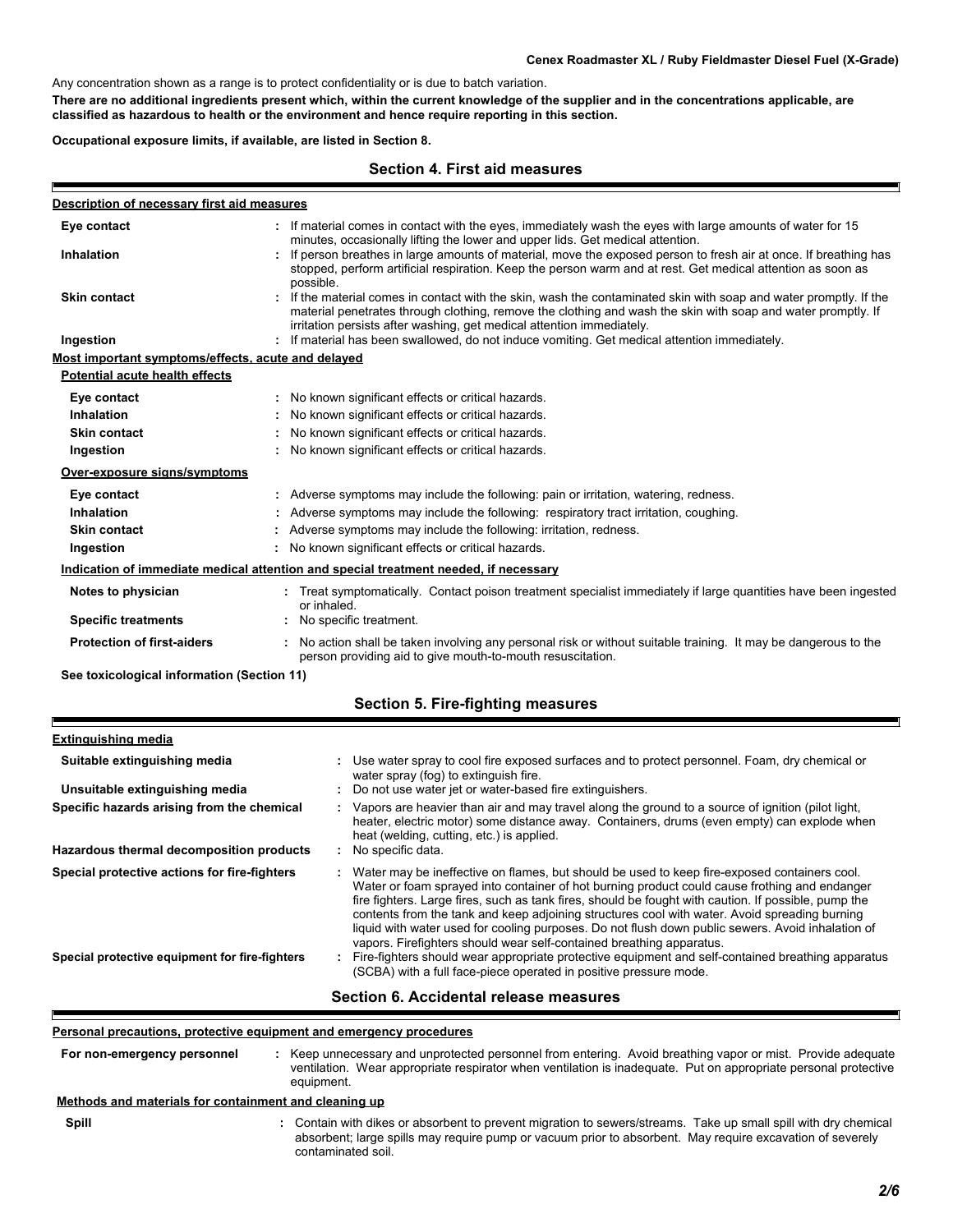# **Section 7. Handling and storage**

| <b>Precautions for safe handling</b>                            |                                                                                                                                                                                                                                                                                                                                                                                                                                                          |
|-----------------------------------------------------------------|----------------------------------------------------------------------------------------------------------------------------------------------------------------------------------------------------------------------------------------------------------------------------------------------------------------------------------------------------------------------------------------------------------------------------------------------------------|
| <b>Protective measures</b>                                      | : Put on appropriate personal protective equipment (see Section 8). Do not get in eyes or on skin or clothing.<br>Do not breathe vapor or mist. Do not ingest. Use only with adequate ventilation. Wear appropriate respirator<br>when ventilation is inadequate.                                                                                                                                                                                        |
| Advice on general occupational<br>hygiene                       | : Eating, drinking and smoking should be prohibited in areas where this material is handled, stored and<br>processed. Workers should wash hands and face before eating, drinking and smoking.                                                                                                                                                                                                                                                            |
| Conditions for safe storage,<br>including any incompatibilities | : Do not store above the following temperature: $113^{\circ}$ C (235.4 $^{\circ}$ F). Odorous and toxic fumes may form from the<br>decomposition of this product if stored at excessive temperatures for extended periods of time. Store in<br>accordance with local regulations. Store in a dry, cool and well-ventilated area, away from incompatible<br>materials (see Section 10). Use appropriate containment to avoid environmental contamination. |

# **Section 8. Exposure controls/personal protection**

#### **Control parameters**

E

Ī

# **Occupational exposure limits**

| Ingredient name                        | <b>Exposure limits</b>                                                                                                                                                                                                                                        |
|----------------------------------------|---------------------------------------------------------------------------------------------------------------------------------------------------------------------------------------------------------------------------------------------------------------|
| Fuels, diesel, No 2                    | ACGIH TLV (United States, 3/2017). Absorbed through skin.<br>TWA: 100 mg/m <sup>3</sup> , (measured as total hydrocarbons) 8 hours. Form:<br>Inhalable fraction and vapor                                                                                     |
| Appropriate engineering controls       | : Use only with adequate ventilation.                                                                                                                                                                                                                         |
| <b>Environmental exposure controls</b> | Emissions from ventilation or work process equipment should be checked to ensure they comply with the<br>requirements of environmental protection legislation.                                                                                                |
| Individual protection measures         |                                                                                                                                                                                                                                                               |
| <b>Hygiene measures</b>                | : Wash hands, forearms and face thoroughly after handling chemical products, before eating, smoking and using<br>the lavatory and at the end of the working period. Ensure that eyewash stations and safety showers are close<br>to the workstation location. |
| Eye/face protection                    | : Recommended: Splash goggles and a face shield, where splash hazard exists.                                                                                                                                                                                  |
| <b>Skin protection</b>                 |                                                                                                                                                                                                                                                               |
| <b>Hand protection</b>                 | $\div$ 4 - 8 hours (breakthrough time): Nitrile gloves.                                                                                                                                                                                                       |
| <b>Body protection</b>                 | : Recommended: Long sleeved coveralls.                                                                                                                                                                                                                        |
| Other skin protection                  | : Recommended: Impervious boots.                                                                                                                                                                                                                              |
| <b>Respiratory protection</b>          | : If ventilation is inadequate, use a NIOSH-certified respirator with an organic vapor cartridge and P95 particulate<br>filter.                                                                                                                               |

# **Section 9. Physical and chemical properties**

| <b>Appearance</b>               |                                                                         | <b>Relative density</b>             | $: 0.86 \text{ to } 0.87$                                            |
|---------------------------------|-------------------------------------------------------------------------|-------------------------------------|----------------------------------------------------------------------|
| <b>Physical state</b>           | : Liquid. [May contain dye]                                             | <b>Evaporation rate</b>             | $:$ >1 (Butyl acetate = 1)                                           |
| Color                           | $:$ Red or clear fluid.                                                 | <b>Solubility</b>                   | : Insoluble in the following materials: cold water<br>and hot water. |
| Odor                            | : Mild hydrocarbon.                                                     | Solubility in water                 | : Insoluble                                                          |
| Odor threshold                  | : Not available.                                                        | <b>Partition coefficient: n-</b>    | : Not available.                                                     |
| рH                              | Not available.                                                          | octanol/water                       |                                                                      |
| <b>Melting point</b>            | : Not available.                                                        | Auto-ignition<br>temperature        | : $>256.66^{\circ}$ C ( $>494^{\circ}$ F)                            |
| <b>Boiling point</b>            | : 171.11 to 343.33 °C (340 to 650 °F)                                   | <b>Decomposition</b><br>temperature | : Not available.                                                     |
| Flash point                     | : Closed cup: < $60^{\circ}$ C (< $140^{\circ}$ F) [Pensky-<br>Martens. | <b>SADT</b>                         | : Not available.                                                     |
| <b>Flammability</b>             | Not available.                                                          | <b>Viscosity</b>                    | : Not available.                                                     |
| Lower and upper                 | $:$ Lower: 0.6%                                                         | Vapor pressure                      | : $\leq$ 6.7 kPa ( $\leq$ 50 mm Hg) (68°F)                           |
| explosive (flammable)<br>limits | Upper: 7.5%                                                             | Vapor density                       | : $>1$ [Air = 1]                                                     |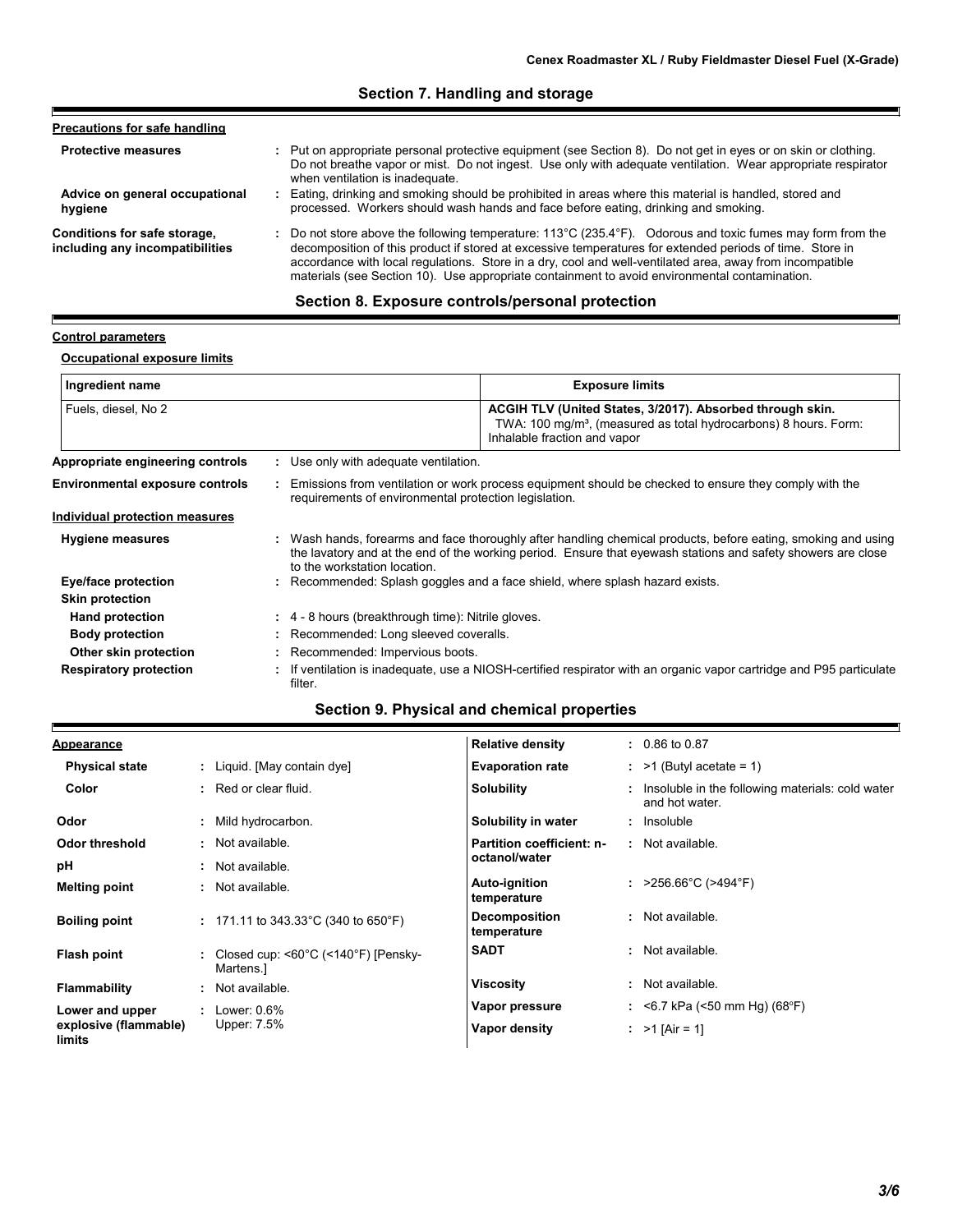| Reactivity<br><b>Chemical stability</b><br>Possibility of hazardous reactions | : No specific test data related to reactivity available for this product or its ingredients.<br>: The product is stable.<br>: Under normal conditions of storage and use, hazardous reactions will not occur.                           |  |
|-------------------------------------------------------------------------------|-----------------------------------------------------------------------------------------------------------------------------------------------------------------------------------------------------------------------------------------|--|
| <b>Conditions to avoid</b>                                                    | : Avoid all possible sources of ignition (spark or flame). Do not pressurize, cut, weld, braze, solder, drill, grind or<br>expose containers to heat or sources of ignition. Do not allow vapor to accumulate in low or confined areas. |  |
| Incompatible materials<br>Hazardous decomposition products                    | : Reactive or incompatible with the following materials: Strong oxidizing agents.<br>Under normal conditions of storage and use, hazardous decomposition products should not be produced.                                               |  |

**Section 10. Stability and reactivity**

# **Section 11. Toxicological information**

# **Acute toxicity Information on toxicological effects**

E

| There is no data available.                        |    |                                                                                                  |
|----------------------------------------------------|----|--------------------------------------------------------------------------------------------------|
| <b>Irritation/Corrosion</b>                        |    |                                                                                                  |
| <b>Skin</b>                                        | ÷. | There is no data available.                                                                      |
| <b>Eyes</b>                                        |    | There is no data available.                                                                      |
| <b>Respiratory</b>                                 |    | There is no data available.                                                                      |
| <b>Sensitization</b>                               |    |                                                                                                  |
| <b>Skin</b>                                        |    | There is no data available.                                                                      |
| <b>Respiratory</b>                                 |    | There is no data available.                                                                      |
| <b>Mutagenicity</b>                                |    |                                                                                                  |
| There is no data available.                        |    |                                                                                                  |
| Carcinogenicity                                    |    |                                                                                                  |
| There is no data available.                        |    |                                                                                                  |
| <b>Reproductive toxicity</b>                       |    |                                                                                                  |
| There is no data available.                        |    |                                                                                                  |
| <b>Teratogenicity</b>                              |    |                                                                                                  |
| There is no data available.                        |    |                                                                                                  |
| Specific target organ toxicity (single exposure)   |    |                                                                                                  |
| There is no data available.                        |    |                                                                                                  |
| Specific target organ toxicity (repeated exposure) |    |                                                                                                  |
| There is no data available.                        |    |                                                                                                  |
| <b>Aspiration hazard</b>                           |    |                                                                                                  |
| There is no data available.                        |    |                                                                                                  |
| exposure                                           |    | <b>Information on the likely routes of : Dermal contact. Eye contact. Inhalation. Ingestion.</b> |
|                                                    |    | Section 12. Ecological information                                                               |

# **Toxicity**

There is no data available.

#### **Persistence and degradability**

There is no data available.

#### **Bioaccumulative potential**

| Product/ingredient name | $LogP_{ow}$ | <b>BCF</b> | <b>Potential</b> |
|-------------------------|-------------|------------|------------------|
| Fuels, diesel, No 2     | >3.3        |            | low              |

# **Mobility in soil**

**Soil/water partition coefficient (K<sub>oc</sub>) :** There is no data available.

**Other adverse effects :** No known significant effects or critical hazards.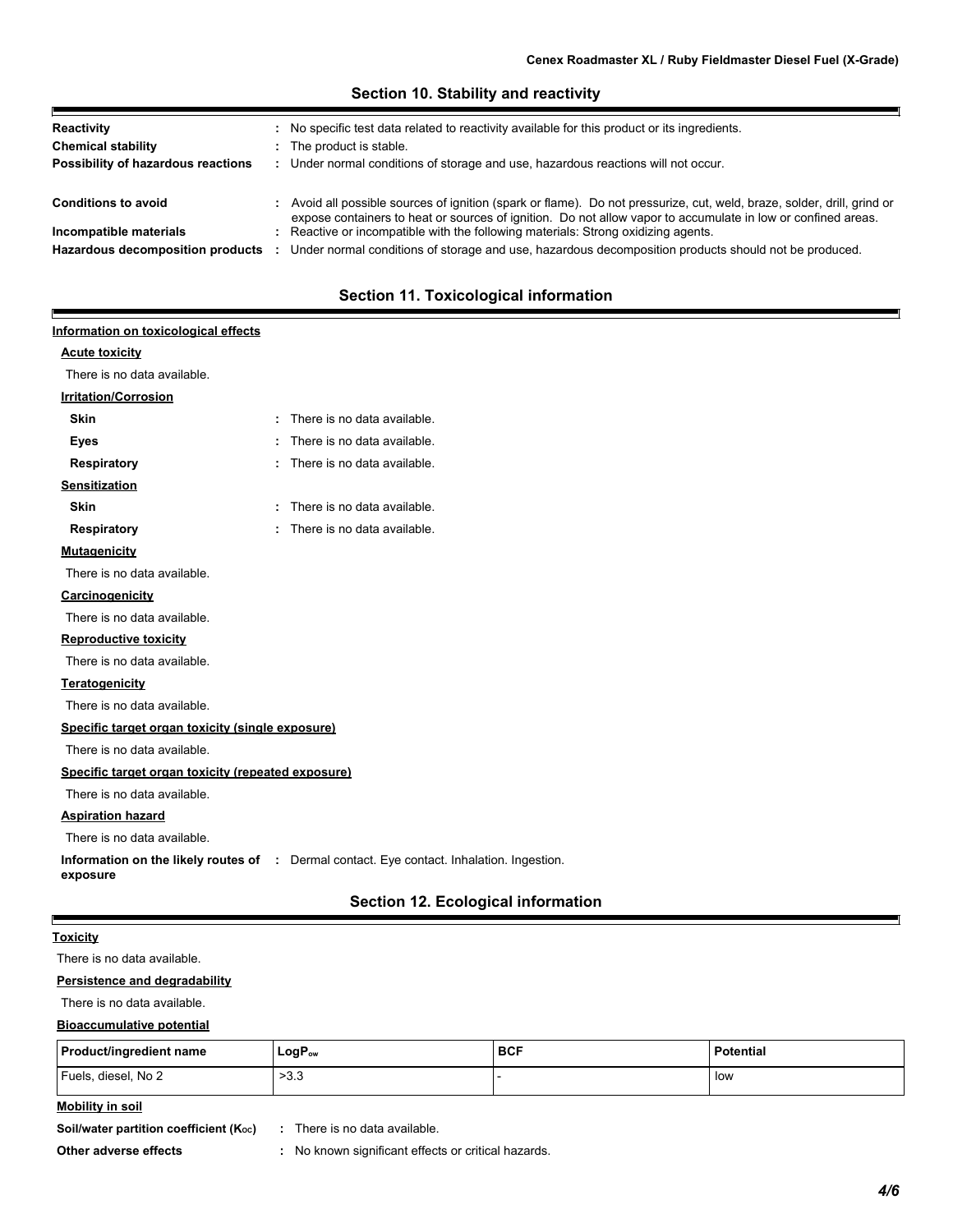|                                                                                                              | <b>Section 14. Transport information</b> |                                                                                                                                                                                                                                                                                                                                                                                                                                                                                                                                                                                                                                                                       |  |  |  |
|--------------------------------------------------------------------------------------------------------------|------------------------------------------|-----------------------------------------------------------------------------------------------------------------------------------------------------------------------------------------------------------------------------------------------------------------------------------------------------------------------------------------------------------------------------------------------------------------------------------------------------------------------------------------------------------------------------------------------------------------------------------------------------------------------------------------------------------------------|--|--|--|
|                                                                                                              |                                          |                                                                                                                                                                                                                                                                                                                                                                                                                                                                                                                                                                                                                                                                       |  |  |  |
| PG<br>$\mathbf{H}$<br><b>DOT Hazard Class(es)</b><br><b>DOT EMER. RESPONSE GUIDE NO. 128</b><br>-3           |                                          |                                                                                                                                                                                                                                                                                                                                                                                                                                                                                                                                                                                                                                                                       |  |  |  |
|                                                                                                              |                                          |                                                                                                                                                                                                                                                                                                                                                                                                                                                                                                                                                                                                                                                                       |  |  |  |
|                                                                                                              |                                          |                                                                                                                                                                                                                                                                                                                                                                                                                                                                                                                                                                                                                                                                       |  |  |  |
| : Not listed<br>: Not listed<br>Clean Air Act Section 112(b) Hazardous Air Pollutants (HAPs)<br>: Not listed |                                          | Not listed<br>: Not listed                                                                                                                                                                                                                                                                                                                                                                                                                                                                                                                                                                                                                                            |  |  |  |
|                                                                                                              |                                          |                                                                                                                                                                                                                                                                                                                                                                                                                                                                                                                                                                                                                                                                       |  |  |  |
|                                                                                                              |                                          |                                                                                                                                                                                                                                                                                                                                                                                                                                                                                                                                                                                                                                                                       |  |  |  |
|                                                                                                              |                                          |                                                                                                                                                                                                                                                                                                                                                                                                                                                                                                                                                                                                                                                                       |  |  |  |
| Not applicable.                                                                                              |                                          |                                                                                                                                                                                                                                                                                                                                                                                                                                                                                                                                                                                                                                                                       |  |  |  |
|                                                                                                              |                                          |                                                                                                                                                                                                                                                                                                                                                                                                                                                                                                                                                                                                                                                                       |  |  |  |
| FLAMMABLE LIQUIDS - Category 3<br>CARCINOGENICITY - Category 2                                               |                                          |                                                                                                                                                                                                                                                                                                                                                                                                                                                                                                                                                                                                                                                                       |  |  |  |
|                                                                                                              |                                          |                                                                                                                                                                                                                                                                                                                                                                                                                                                                                                                                                                                                                                                                       |  |  |  |
| <b>Classification</b>                                                                                        |                                          |                                                                                                                                                                                                                                                                                                                                                                                                                                                                                                                                                                                                                                                                       |  |  |  |
|                                                                                                              |                                          |                                                                                                                                                                                                                                                                                                                                                                                                                                                                                                                                                                                                                                                                       |  |  |  |
|                                                                                                              |                                          |                                                                                                                                                                                                                                                                                                                                                                                                                                                                                                                                                                                                                                                                       |  |  |  |
| <b>CAS number</b>                                                                                            | %                                        |                                                                                                                                                                                                                                                                                                                                                                                                                                                                                                                                                                                                                                                                       |  |  |  |
|                                                                                                              |                                          |                                                                                                                                                                                                                                                                                                                                                                                                                                                                                                                                                                                                                                                                       |  |  |  |
|                                                                                                              |                                          | DOT proper shipping name<br>FLAMMABLE LIQUID, N.O.S. (Fuels, diesel, No 2)<br>Section 15. Regulatory information<br>: TSCA 8(a) CDR Exempt/Partial exemption: All components are listed or exempted.<br>United States inventory (TSCA 8b): All components are listed or exempted.<br><b>DEA List I Chemicals (Precursor Chemicals)</b><br><b>DEA List II Chemicals (Essential Chemicals)</b><br>FLAMMABLE LIQUIDS - Category 3<br>CARCINOGENICITY - Category 2<br>: This product (does/not) contain toxic chemicals subject to the reporting requirements of SARA Section 313 of<br>the Emergency Planning and Community Right-To-Know Act of 1986 and of 40 CFR 372. |  |  |  |

- **Massachusetts None of the components are listed.**
- 
- 
- **New York :** None of the components are listed.
- **New Jersey :** None of the components are listed.
- **Pennsylvania :** None of the components are listed.
- **California Prop. 65**

No products were found.